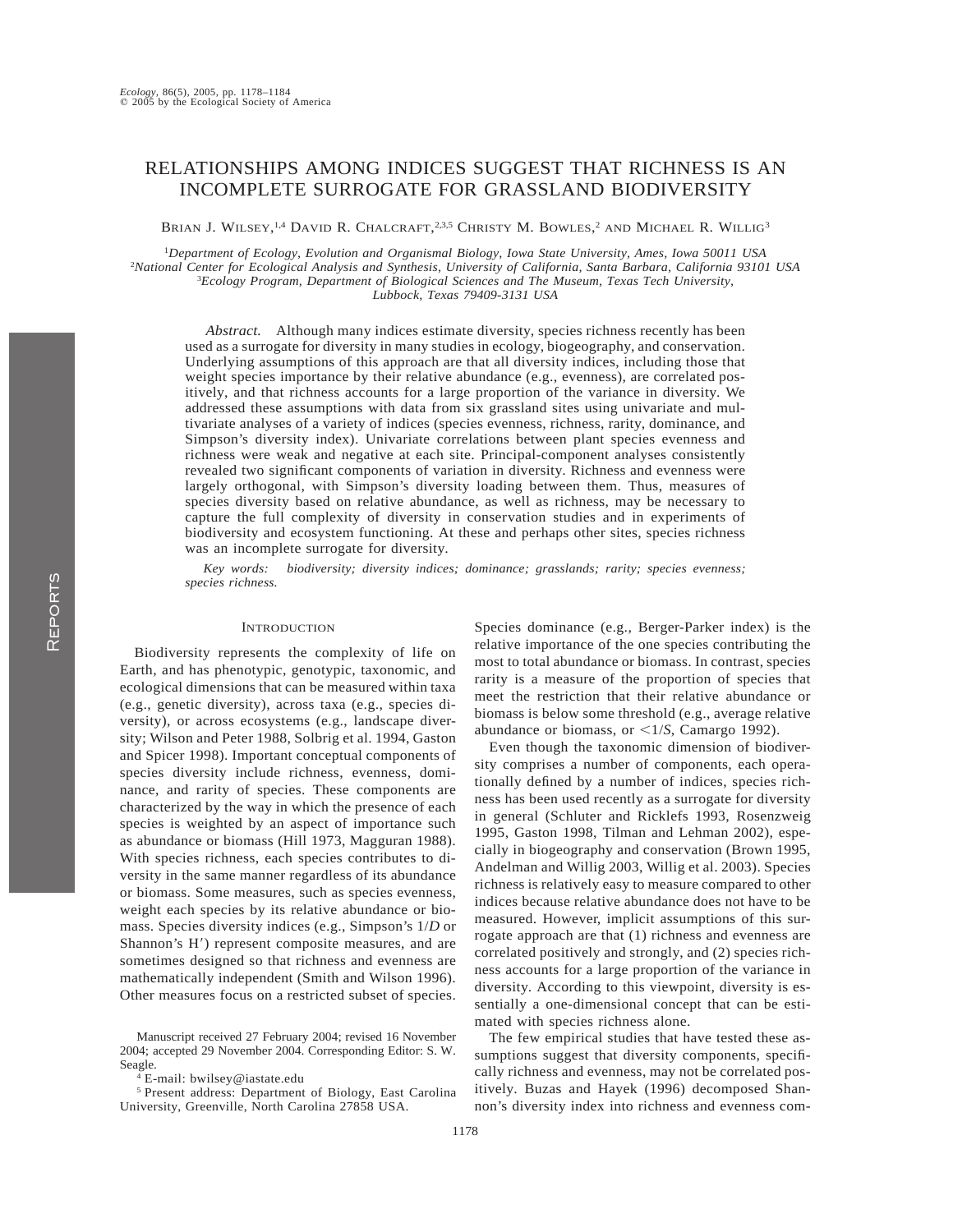ponents and found that they can each affect *H*<sup> $\prime$ </sup> of forest communities in different and sometimes counteracting ways. Stirling and Wilsey (2001) combined published data from a variety of sources and found that correlations between species richness and evenness  $(J')$  were strongly positive for invertebrate animals and weakly positive for vertebrates, but negative for plants. Stevens and Willig (2002) showed that spatial variation in richness was independent of variation in evenness in New World bat communities, with diversity emerging as a balance of richness and evenness.

We analyze empirical data from several North American grasslands, and examine univariate and multivariate relationships among a variety of measures of plant species diversity. Such relationships have been studied with simulated data (e.g., Pielou 1966, Hurlbert 1971, DeBenedictus 1973, Hill 1973, Peet 1974, Kempton 1979), but rarely with empirical data (but see Stirling and Wilsey 2001, Stevens and Willig 2002). Our approach differs from that of Stirling and Wilsey (2001) in three ways. First, we analyzed relationships at the focal scale of a quadrat within each of a number of grassland sites, whereas Stirling and Wilsey (2001) combined data across sites and studies for plant analyses. Second, we used the Simpson's diversity index (1/*D*) because its associated measures of evenness and richness are mathematically independent (Smith and Wilson 1996) and it has desirable statistical properties (May 1981, Lande 1996). Consequently, the identification of a significant relationship between Simpson's evenness and species richness would suggest that biological processes constrain their values to covary; otherwise the values should be mathematically independent of each other. Finally, and perhaps most importantly, we used principal-components (PC) analysis to determine if variation in multiple measures of diversity collapse into a single dimension (one important PC) in which all measures vary in a similar fashion or whether covariation among measures is sufficiently complex to require two or more dimensions (two or more PCs) to understand variation among plots. Our objectives were to (1) quantify relationships among different components of diversity, and (2) determine if richness accounts for most of the variation in diversity within sites.

## **METHODS**

We analyzed data (Table 1) from three Long-term Ecological Research (LTER) sites (Inouye et al. 1987, Milchunas et al. 1990, Huberty et al. 1998) and three sites in Texas (Wilsey and Polley 2003, Polley et al. 2005). These sites were: Cedar Creek (CDR), Kellogg Biological Station (KBS), Short-grass Steppe (SGS), Temple Grassland (TG), Temple Prairie remnant (TP), and Parkhill Prairie (PHP). Investigators at each site clipped plots, and then sorted aboveground biomass by species in each quadrat. These data were then used to calculate relative biomass and a number of species diversity indices. Plots containing woody species were excluded from analysis.

The CDR and KBS sites are old fields dominated by a variety of early successional  $C_3$  grass species (CDR) and perennial forbs (KBS), whereas the SGS site is short-grass prairie dominated by the C<sub>4</sub> grass *Bouteloua gracilis*, and includes plots from several sites with moderate to no grazing by cattle. Consideration of grazing intensity effects was beyond the scope of this synoptic study. The KBS site was established on plowed and abandoned ground in 1989, and underwent typical succession from annual dicots and monocots to perennial dicots during the time period encompassed by the data set. The TG site consisted of four fields with different times since grazing by cattle that were dominated by the C4 grass *Bothriochloa ischaemum* (Wilsey and Polley 2003), and included plots with litter removed or left remaining. Litter removal had no effect on any diversity measure or biomass (Wilsey and Polley 2003), and did not appreciably change relationships among diversity indices when litter-removal plots were analyzed separately. TP is a 3-ha never-plowed tallgrass prairie remnant dominated by *Schizachyrium scoparium*, *Sorghastrum nutans*, and *Andropogon gerardii* that was last burned two years before sampling (Wilsey and Polley 2003). PHP is a 21-ha never-plowed remnant dominated by *Sorghastrum nutans*, *Tripsacum dactyloides*, *Schizachyrium scoparium*, and a variety of forbs (Polley et al. 2005). PHP was managed by The Nature Conservancy for many years before sampling, and was last burned a year and a half before sampling. All three Texas sites occur within the blackland prairie region and are classified as sub-humid grasslands (TP, PHP) or successional sub-humid grasslands (TG).

To capture different aspects of species diversity, we considered five different indices: Simpson's diversity  $(D = 1/\sum p_i^2)$ , where *p<sub>i</sub>* is the proportional biomass of species *i*; species richness (*S*); species evenness (*D*/*S*); Berger-Parker dominance (maximum proportional biomass, Berger and Parker 1970); and rarity. Species richness is the number of species that occurred in a sampling unit. Rarity was defined as the proportion of species whose relative biomass was  $\leq 1/S$  (Camargo 1992).

Empirical relationships among components of diversity were quantified with correlation and principalcomponents analyses (PCA). Principal components were based on correlation matrices, and were interpreted and presented if eigenvalues were  $\geq 1$  (Kaiser 1960). The importance value (IV) of a particular index in differentiating among sampling units in the PCA was calculated as  $IV_i = \sum_i r_{ij}^2 \times R_i^2$  where *i* represents a particular diversity index, *j* represents a particular principal component (PC),  $r_{ii}$  is the correlation coefficient between diversity index *i* and PC<sub>*j*</sub>, and  $R_j^2$  is the proportion of variation among sampling units represented by PC *j* (Lacher and Willig 1995, Willig and Hollander 1995). Principal-components analyses were conducted individually for each of the six sites (Table 1), but were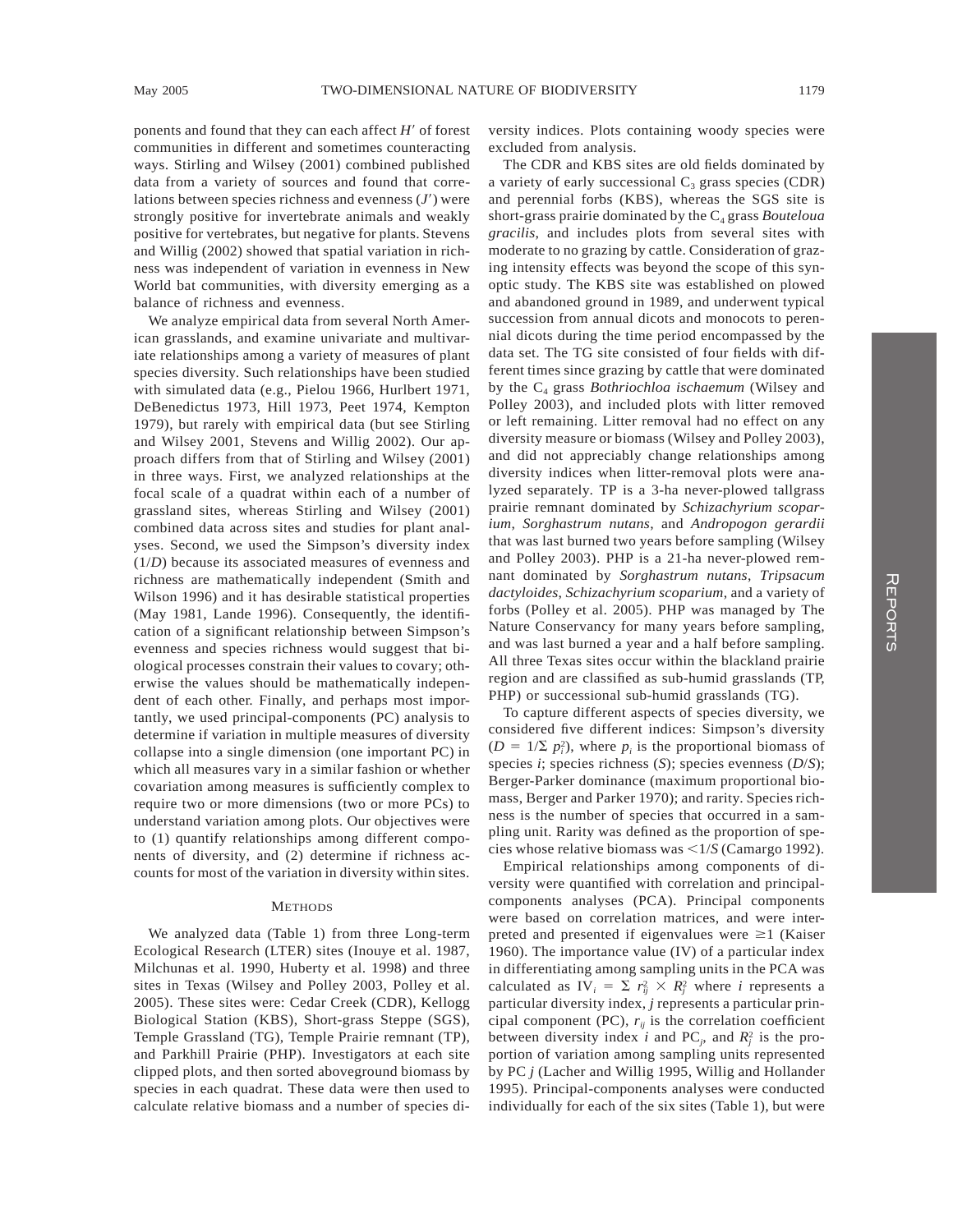|  | TABLE 1. Information on the six U.S. grassland study sites. |  |  |  |  |  |  |  |
|--|-------------------------------------------------------------|--|--|--|--|--|--|--|
|--|-------------------------------------------------------------|--|--|--|--|--|--|--|

|                                       |            |                    | Years     |     | Ouadrats |              |
|---------------------------------------|------------|--------------------|-----------|-----|----------|--------------|
| Site (State)                          | Code       | Description        | Actual    | No. | No.      | Size $(m^2)$ |
| Cedar Creek (Minnesota)               | <b>CDR</b> | old field          | 1988-1996 | 9   | 56       | $0.3\dagger$ |
| Kellogg Biological Station (Michigan) | <b>KBS</b> | old field          | 1989-2001 | 13  | 30       |              |
| Short-grass Steppe (Colorado)         | SGS        | short-grass steppe | 1992-1998 |     | 105      | 0.25         |
| Parkhill prairie (Texas)              | <b>PHP</b> | blackland prairie  | 2001      |     | 12       | 0.5          |
| Temple grassland (Texas)              | TG         | old field          | 2001      |     | 40       | 0.5          |
| Temple Prairie (Texas)                | TP         | blackland prairie  | 2001      |     | 10       | 0.5          |

 $\dagger$  At Cedar Creek, an area 0.1  $\times$  3 m was clipped; all others were square in shape.

not done across sites because the size of the sampling units differed among sites and many aspects of diversity are scale dependent (Scheiner et al. 2000, Willig et al. 2003). Annual mean values for each quadrat were used at sites with multiple years because PCA gave consistent results when each year was analyzed separately. All analyses were conducted with SAS (SAS Institute 2000).

# **RESULTS**

## *Correlations between indices*

The correlation between species evenness and richness was negative at each site, although in the two smaller data sets the association was not significant (Table 2). A Fisher's test (Sokal and Rohlf 1995) for combining independent probabilities was highly significant (*G* = 68.7, df = 12, *P* < 0.001), suggesting that the nonsignificant correlations were the result of insufficient power and that the preponderance of data support a significant negative relationship. The strongest correlation between Simpson's diversity and a particular component was with dominance (ranging from  $-0.90$  to  $-0.96$ , Table 2). Evenness and richness were each correlated positively with Simpson's diversity. Evenness was correlated negatively with rarity at each site (Table 2).

## *PCA*

Within each site, multivariate analysis consistently revealed two components of variation in diversity. The loadings on the two principal components were similar at all sites (Fig. 1). All of the indices except species richness loaded strongly on PC1, with species richness loading on both PC1 and PC2 (Fig. 1). PC1 accounted for 53–74% of the variation (eigenvalues and  $R^2$ , respectively, for: CDR: 2.7, 53.1; SGS: 2.7, 54.8; KBS: 2.8, 55.6; PHP: 3.4, 67.3; TG: 2.7, 53.3; TP: 3.7, 73.6) and PC2 accounted for 23–38% of the variation (CDR: 1.9, 38.2; SGS: 1.8, 36.5; KBS: 1.8, 36.6; PHP: 1.1, 22.9; TG: 1.9, 37.9; TP: 1.2, 24.3) within sites. Importance values, which quantify the relative importance of each index in explaining overall variation, were fairly similar among indices, but generally were higher for Simpson's diversity and dominance in the Texas sites (Fig. 1). At all sites, a consideration of loadings on PC1 and PC2 showed that Simpson's diversity was intermediate between richness and evenness (Fig. 1), and that evenness and richness were largely orthogonal.

## **DISCUSSION**

During 1960–1980, diversity usually was estimated with compound indices that incorporated both richness and evenness, or each of these components was calculated and interpreted separately (Magguran 1988). However, in more recent years, species richness has been the sole index of species diversity in almost all studies of biodiversity and ecosystem functioning (Kinzig et al. 2002, Loreau et al. 2002) and in studies within the fields of conservation biology (Andleman and Willig 2003, Willig 2003) and biogeography (Brown 1995, Rosenzweig 1995, Willig et al. 2003). It also is used as the only component of diversity in some tests of the intermediate-disturbance hypothesis (Huston 1994, Mackey and Currie 2001). The implicit assumptions of this approach, that all diversity indices are strongly correlated (e.g., DeBenidictis 1973) and that richness accounts for the largest proportion of variance in diversity, were not supported by our analyses.

Overall, we found that variation in species richness and evenness were largely orthogonal, and that Simpson's diversity loaded intermediately between them. We say ''largely orthogonal'' because species richness and evenness were correlated weakly and negatively at each site, that is, angles between loading vectors were slightly greater than  $90^{\circ}$  (Fig. 1; see also Table 1). Despite these weak correlations, evenness and other measures based on relative abundance provided a significant amount of information on variation in species diversity that was independent of that provided by species richness alone (Fig. 1).

Although we looked at five conceptually distinct components of diversity, all of which are commonly measured in the literature, we found that only two principal-components (PC) dimensions were necessary to characterize variation within sites. The fact that we consistently found differences in PC loadings among measures suggests that there are clear differences in what each measure represents. This supports the view that plant diversity cannot be encapsulated by species richness alone, as is implicitly assumed when the terms ''diversity'' and ''richness'' are used interchangeably (e.g., Rickleffs and Schluter 1993:4, Rosenzweig 1995: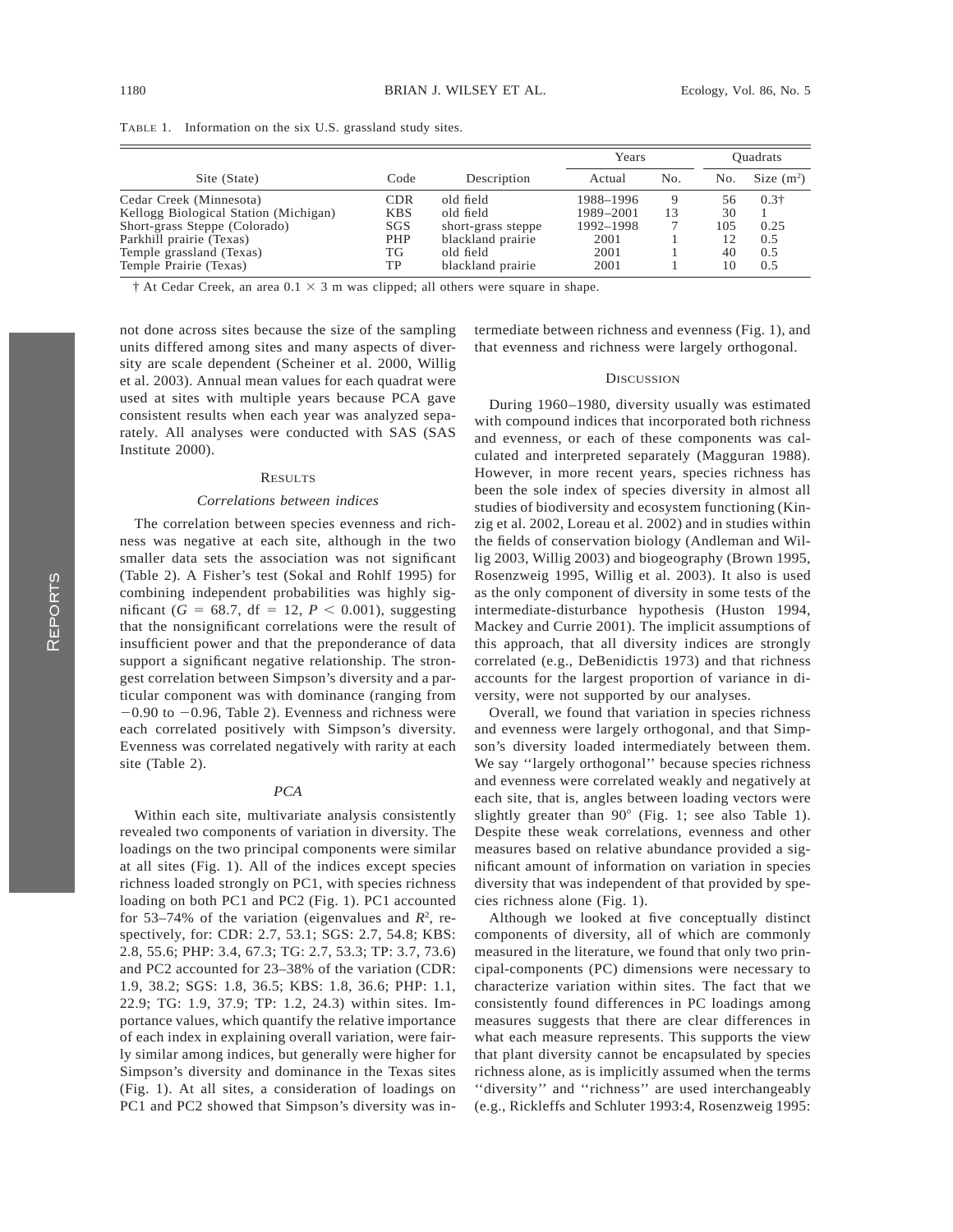TABLE 2. Pairwise correlation coefficients between measures of species diversity within six grassland sites in North America.

| Site                                        | Rarity    | Evenness                 | Richness                              | Diversity                                          |  |  |  |  |
|---------------------------------------------|-----------|--------------------------|---------------------------------------|----------------------------------------------------|--|--|--|--|
| Kellogg Biological Station, (Michigan, USA) |           |                          |                                       |                                                    |  |  |  |  |
| Dominance<br>Rarity<br>Evenness<br>Richness | $0.44***$ | $-0.38***$<br>$-0.81***$ | $-0.58***$<br>$-0.17$<br>$-0.36***$   | $-0.90***$<br>$-0.44***$<br>$0.36***$<br>$0.67***$ |  |  |  |  |
| Short-grass Steppe (Colorado, USA)          |           |                          |                                       |                                                    |  |  |  |  |
| Dominance<br>Rarity<br>Evenness<br>Richness | $0.36***$ | $-0.54***$<br>$-0.71***$ | $-0.52***$<br>$0.31***$<br>$-0.35***$ | $-0.93***$<br>$-0.28***$<br>$0.48***$<br>$0.62***$ |  |  |  |  |
| Cedar Creek (Minnesota, USA)                |           |                          |                                       |                                                    |  |  |  |  |
| Dominance<br>Rarity<br>Evenness<br>Richness | $0.44***$ | $-0.45***$<br>$-0.76***$ | $-0.46***$<br>$0.33***$<br>$-0.44***$ | $-0.91***$<br>$-0.34***$<br>$0.36***$<br>$0.58***$ |  |  |  |  |
| Parkhill Prairie (Texas, USA)               |           |                          |                                       |                                                    |  |  |  |  |
| Dominance<br>Rarity<br>Evenness<br>Richness | $0.59*$   | $-0.91**$<br>$-0.70*$    | $-0.11$<br>0.11<br>$-0.22$            | $-0.96***$<br>$-0.62*$<br>$0.90**$<br>0.23         |  |  |  |  |
| Temple grassland (Texas, USA)               |           |                          |                                       |                                                    |  |  |  |  |
| Dominance<br>Rarity<br>Evenness<br>Richness | $0.40*$   | $-0.49**$<br>$-0.70***$  | $-0.49**$<br>$0.34*$<br>$-0.46**$     | $-0.95***$<br>$-0.30$<br>$0.41**$<br>$0.55***$     |  |  |  |  |
| Temple Prairie (Texas, USA)                 |           |                          |                                       |                                                    |  |  |  |  |
| Dominance<br>Rarity<br>Evenness<br>Richness | $0.85**$  | $-0.82**$<br>$-0.95***$  | $-0.47$<br>$-0.08$<br>$-0.09$         | $-0.96***$<br>$-0.82**$<br>$0.75*$<br>0.57         |  |  |  |  |

*Notes:* Dominance is the relative biomass of the species with greatest biomass (Berger and Parker 1970); rarity is the proportion of species with biomass <1/*S* (Camargo 1972); evenness is Simpson's evenness (1/*D*/*S*); richness is the number of species per plot; and diversity is Simpson's diversity (1/*D*). Significance is denoted by  $* P < 0.05; ** P < 0.01; *** P < 0.001$ .

201, Tilman and Lehman 2002:14). However, the number of dimensions in describing variation in diversity may depend on underlying environmental gradients to which each measure of diversity responds, as well as the scale of measurement. Factors that may enhance the likelihood that different sites would exhibit similar patterns of variation include similar species pools, common underlying environmental gradients, and comparable spatial scales with respect to focus and extent. If environmental gradients that cause variation within sites differ among sites, or if environmental gradients affecting differences in diversity among sites are distinct from those responsible for variation in diversity within sites, we might expect dissimilar patterns. Within this context, the consistent results at our six sites is not surprising—we focused on short-stature vascular plant communities from grassland biomes in the United States that have been sampled at similar spatial scales. If scale differences were greater among sites, or if we focused on different community types at different sites, or if we evaluated patterns that transpired across biome boundaries, we might have required fewer or more dimensions to capture salient features of variation. Future

research should investigate how environmental gradients affect the strength and form of the association among diversity components.

Studying how richness and evenness interact will enhance our understanding of biodiversity as a whole (e.g., Buzas and Hayek 1996, Stirling and Wilsey 2001, Stevens and Willig 2002, Willig et al. 2003). For example, numerous studies have found that evenness and richness respond differently to grazing (McNaughton 1977, King and Pimm 1983, Altesor et al. 1998, Alados et al. 2003, Wilsey and Polley 2003), fertility (e.g., Piper 1995), top predator control (e.g., Chalcraft and Resetarits 2003, Schmitz 2003), and latitude (e.g., Stevens and Willig 2002). From a conservation perspective, species richness, evenness, and diversity may not respond in the same manner to habitat fragmentation or loss, making impacts difficult to forecast without a consideration of all these elements (Gorresen and Willig 2004).

Tokeshi (1993) and Magguran and Phillip (2001) suggested that rarity (defined here as the proportion of rare species in the community) is caused mostly by a lengthening of the ''tail'' of rank–abundance relation-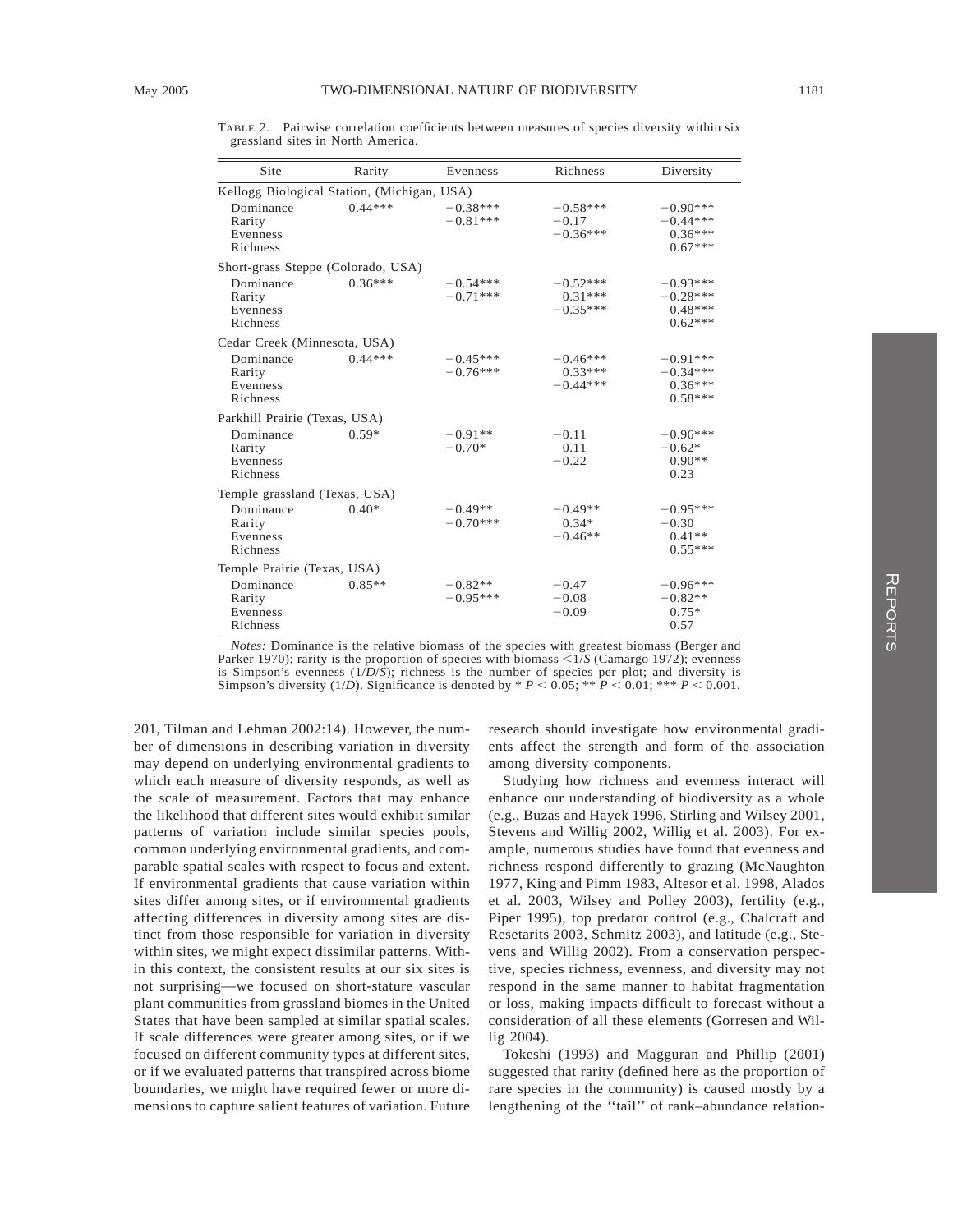

FIG. 1. Principal-components analysis (PCA) loadings of diversity indices from Cedar Creek (CDR), short-grass steppe (SGS), and Kellogg Biological Station (KBS) LTER sites, and three blackland prairie sites within Texas (Parkhill Prairie [PHP], Temple grasslands [TG], and Temple Prairie [TP]). Importance values are presented at the end of each arrow for species richness (*S*), Simpson's diversity (*D*), evenness (*E*), Berger-Parker dominance (BP), and proportion of rare species (Rarity).

ships (i.e., by an increase in species richness) due to migration of rare species. A prediction stemming from this hypothesis is that empirical relationships between richness and rarity should be strongly positive. We found that rarity was weakly and inconsistently correlated with species richness. However, correlations between rarity and evenness were consistently and strongly negative (Table 2). This suggests that rarity might be influencing diversity more through the evenness dimension than through the richness dimension.

A key reason (e.g., Rosenzweig 1995, Gaston 1998) for using only species richness to characterize diversity is its relative ease of measurement. Accurately measuring the relative abundance of all species is more difficult. However, if a simple, easy-to-measure surrogate of species diversity is required in appropriately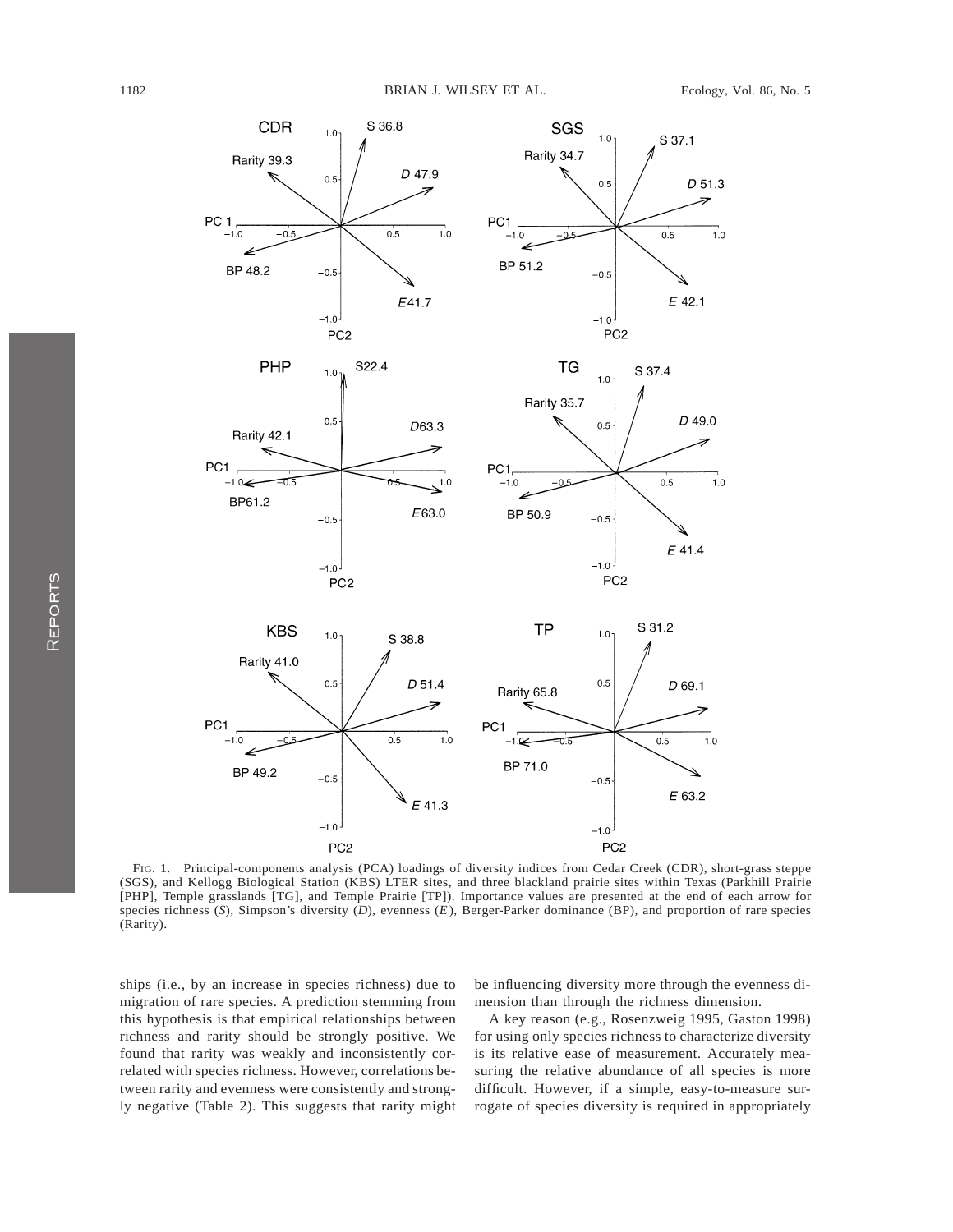sized samples, we suggest that the Berger-Parker dominance measure might provide a superior alternative to richness. To estimate it, it is only necessary to know the abundance (or biomass) of the most abundant species, and total abundance (or biomass). In fact, the identities of species other than the most abundant species need not be determined. It may provide a useful surrogate for diversity because it (1) is easily measured in samples, (2) accounts for as much or more variation in diversity, and (3) should be less dependent on sample size than species richness. Indeed, the inverse form of the index may be preferable as a diversity index, because it increases as diversity increases (Magurran 1988).

We found that importance values were roughly similar for the five diversity indices, which suggests that all of them can be useful in describing variation in diversity. Species richness was as good as any other in the three sites with large sample sizes, but it did not stand out as being more important than other indices. Thus, these empirical results suggest that to more completely characterize variation within grassland sites, or to estimate diversity in a more comprehensive manner, measures based on relative abundance, in addition to richness, are much better than richness alone (Collins 1990, Buzas and Hayek 1996, Chapin et al. 2000, Purvis and Hector 2000, Stirling and Wilsey 2001). Indeed, species evenness and dominance can have important effects on net primary productivity, invasion resistance, and local extinction (Nijs and Roy 2000, Wilsey and Potvin 2000, Foster et al. 2002, Wilsey and Polley 2002, Smith and Knapp 2003, Smith et al. 2004, Wilsey and Polley 2004) that are independent of species richness. D. R. Chalcraft, B. J. Wilsey, C. M. Bowles, and M. R. Willig (*unpublished manuscript*) examined relationships between biomass and multiple measures of diversity at the same sites considered here and found that the shape (linear vs. quadratic) and direction (positive vs. negative) of the relationship were different for different measures of diversity. For example, at one site (Cedar Creek, Minnesota, USA), the relationship was positively linear between richness and biomass but relationships were quadratic between Simpson's diversity and biomass and negatively linear between evenness and biomass. This suggests that the form of the relationships can change depending on which measure is being used. Based on this and the fact that much of the variation in diversity remains unaccounted for when using only richness, we suggest that conservation and biodiversity studies should move beyond using species richness as the sole index of diversity, thereby attaining a more complete understanding of diversity.

#### ACKNOWLEDGMENTS

This study would not have been possible without the provision of data by the Cedar Creek (CDR) (D. Tilman and J. Knops), Kellogg Biological Station (KBS) (Kay Gross) LTER, and Short-grass Steppe (SGS) (D. Milchunas and J. Moore) LTERs. The research group at SGS is a partnership among Colorado State University, United States Department of Agriculture, Agricultural Research Service, and the U.S. Forest Service Pawnee National Grasslands. The National Science Foundation Long Term Ecological Research program provided significant funding for the collection of some of the data used in our analyses (NSF Grant-DEB-9632852, DEB-0217631 to SGS, DEB-0236154 to CDR and DEB-0236154 to KBS). Analytical portions of the work were supported by the Knowledge and Distributed Intelligence Program (NSF Grant DEB 99-80154) and the National Center for Ecological Analysis and Synthesis, a Center funded by NSF (Grant DEB-0072909), University of California, and the Santa Barbara campus. Additional support was provided by Texas Tech University and by USDA-ARS Specific Cooperative agreement 58-62060-0-023 and a faculty development grant from Iowa State University (B. J. Wilsey). We thank C. Bloch, J. Felts, B. Klingbeil, J. Knops, D. Milchunas, W. Polley, S. Presley, S. Seagle, G. Stirling, D. Tilman, H. Vance-Chalcraft, and two anonymous reviewers for thoughtful comments on an earlier draft of this manuscript.

#### LITERATURE CITED

- Alados, C. L., Y. Pueyo, M. L. Giner, T. Navarro, J. Escos, F. Barroso, B. Cabezudo, and J. M. Emlen. 2003. Quantitative characterization of the regressive ecological succession by fractal analysis of plant spatial patterns. Ecological Modeling **163**:1–17.
- Altesor, A., E. DiLandro, H. May, and E. Ezcurra. 1998. Long-term species change in a Uruguayan grassland. Journal of Vegetation Science **9**:173–180.
- Andelman, S. J., and M. R. Willig. 2003. Present patterns and future prospects for biodiversity in the Western Hemisphere. Ecology Letters **6**:1–7.
- Berger, W. H., and F. L. Parker. 1970. Diversity of planktonic Foraminifera in deep sea sediments. Science **168**:1345– 1347.
- Brown, J. H. 1995. Macroecology. University of Chicago Press, Chicago, Illinois, USA.
- Buzas, M. A., and L. C. Hayek. 1996. Biodiversity resolution: an integrated approach. Biodiversity Letters **3**:40–43.
- Camargo, J. A. 1992. Can dominance influence stability in competitive interactions? Oikos **64**:605–609.
- Chalcraft, D. R., and W. J. Resetarits, Jr. 2003. Predator identity and ecological impacts: functional redundancy or functional diversity? Ecology **84**:2407–2418.
- Chapin, F. S., III, E. S. Zavaleta, V. T. Eviners, R. L. Naylor, P. M. Vitousek, H. L. Reynolds, D. U. Hooper, S. Lavorel, O. E. Sala, S. E. Hobbie, M. C. Mack, and S. Diaz. 2000. Conseqences of changing biodiversity. Nature **405**:234–  $242.$
- Collins, S. L. 1990. Patterns of community structure during succession in tallgrass prairie. Bulletin of the Torrey Botanical Club **117**:397–408.
- DeBenedictis, P. A. 1973. On the correlations between certain diversity indices. American Naturalist **107**:295–302.
- Foster, B. L., V. H. Smith, T. L. Dickson, and T. Hildebrand. 2002. Invasibility and compositional stability in a grassland community: relationships to diversity and extrinsic factors. Oikos **99**:300–307.
- Gaston, K. J. 1998. Species richness: measure and measurement. Pages 77–113 *in* K. J. Gaston and J. I. Spicer, editors. Biodiversity: an introduction. Blackwell Science, Oxford, UK.
- Gaston, K. J., and V. I. Spicer. 1998. Biodiversity: an introduction. Blackwell Science, Oxford, UK.
- Gorresen, P. M., and M. R. Willig. 2004. Landscape-scale responses of bats to habitat fragmentation in Atlantic Rainforest of Paraguay. Journal Mammalogy **85**:688–697.
- Hill, M. O. 1973. Diversity and evenness: a unifying notation and its consequences. Ecology **54**:427–432.